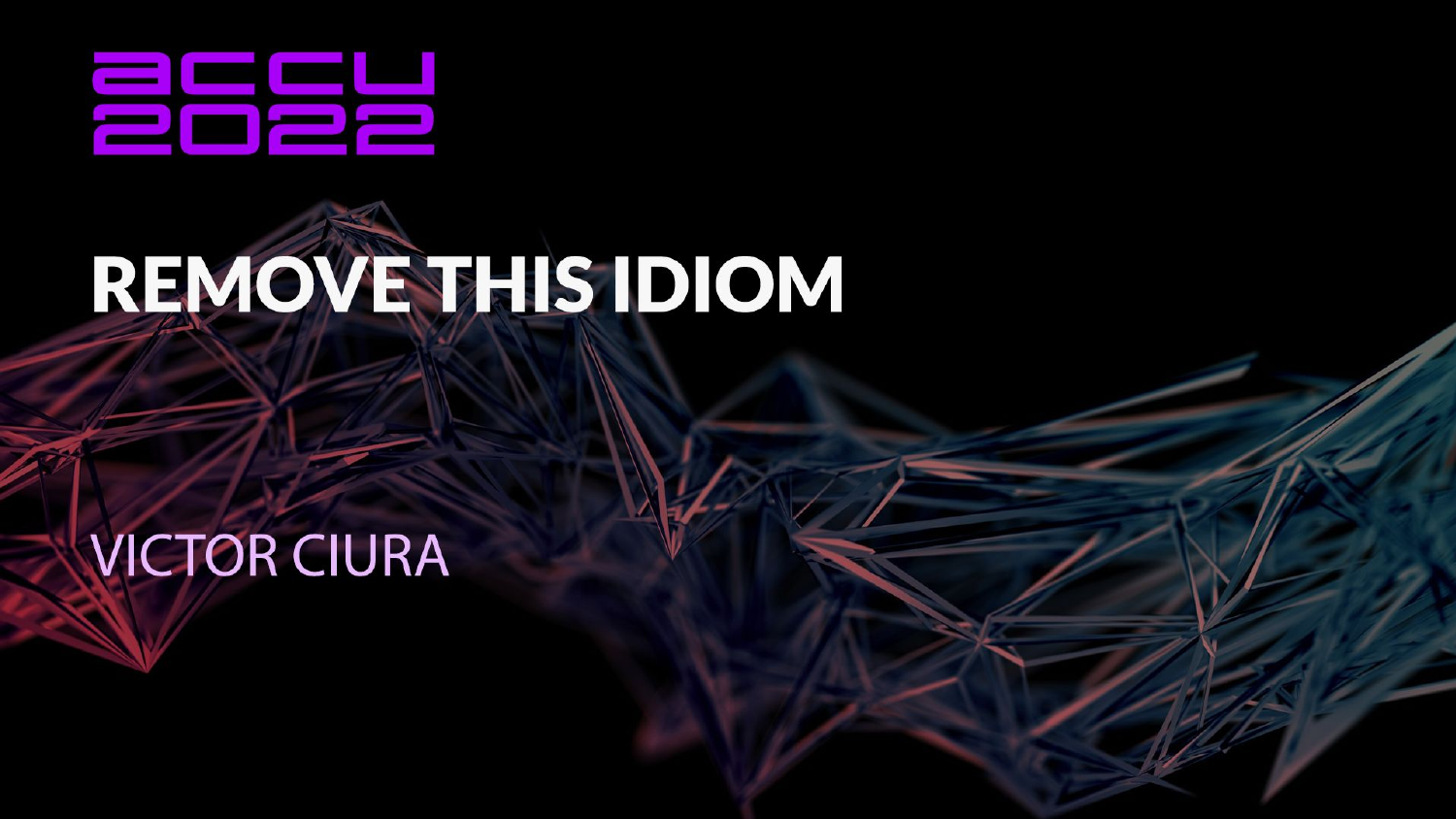#### **Abstract**

Most seasoned C++ developers are familiar with the erase-remove( if) idiom when using STL. The std::remove( if) algorithm is a showcase of the beauty of STL generic design and the power of algorithmic composition through iterators.

Yet this seemingly trivial task of removing elements from a collection (based on a predicate) is an epitome of C++ footguns. And no modern compiler or static analysis can warn you about it. We are on our own. Ask me how I know…

Fear not, C++20 has a better alternative for us and it's 100% safe and much leaner to use.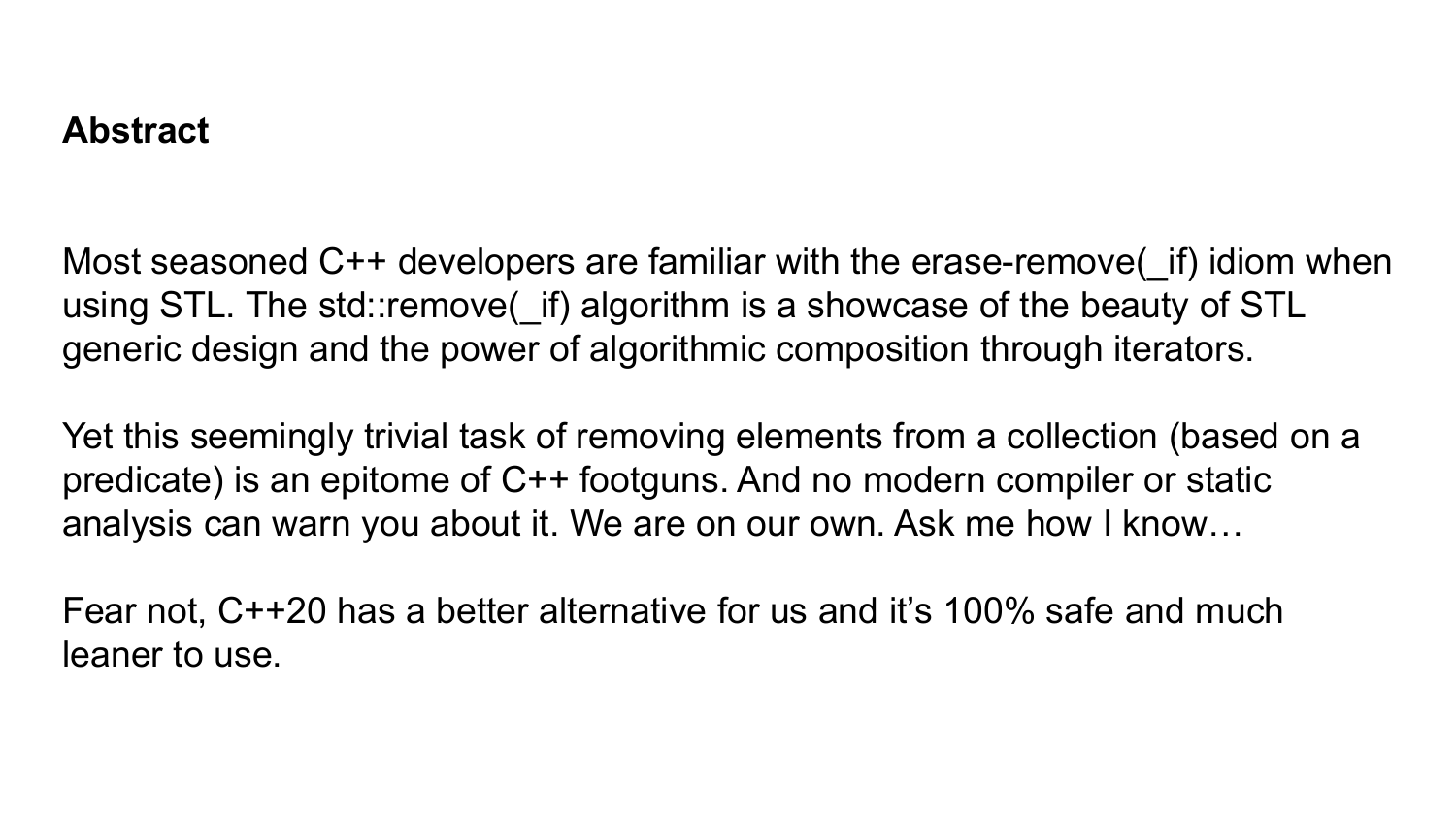# **Remove This Idiom**





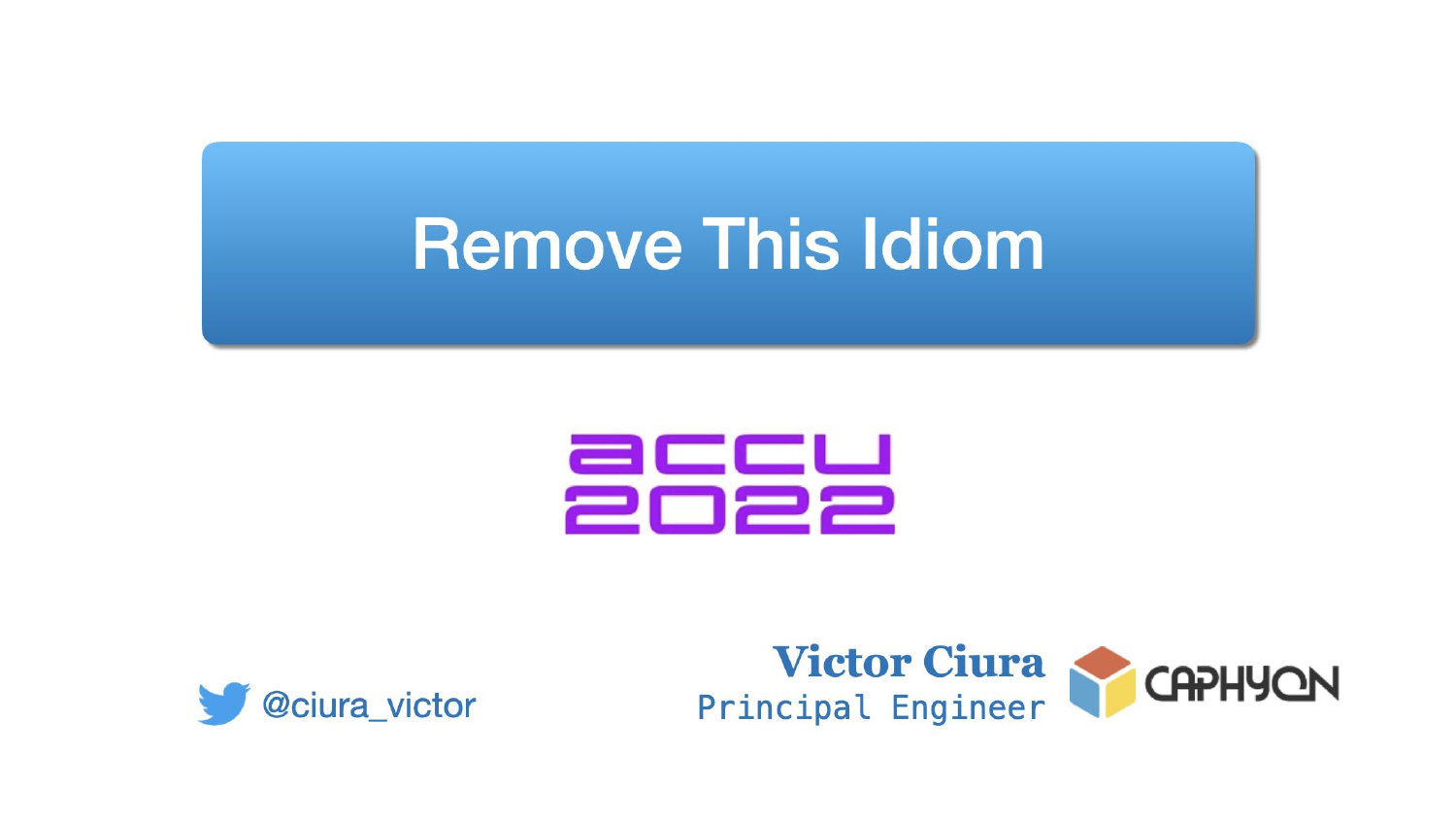

**Advanced Installer** 



#### **Clang Power Tools**

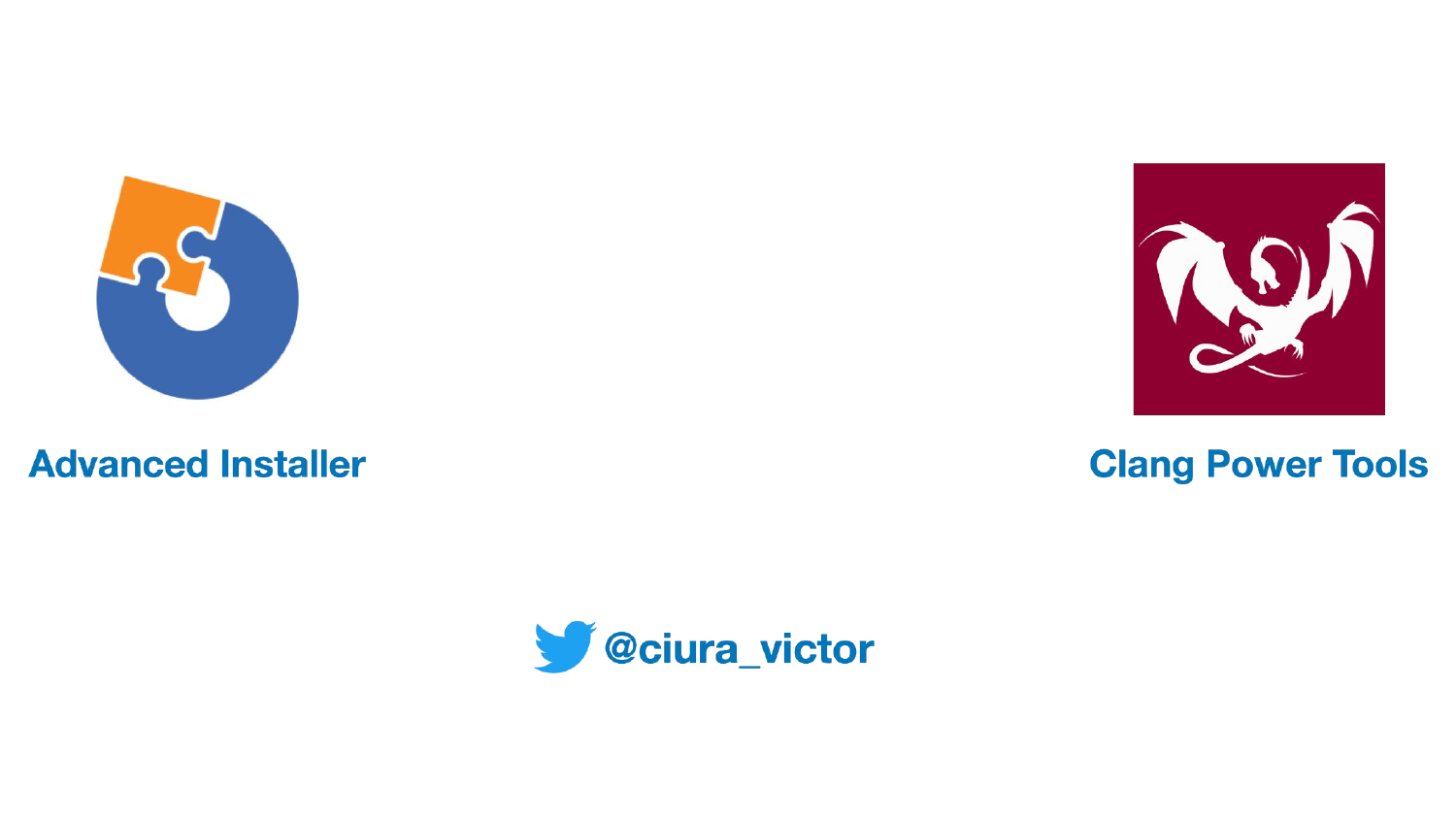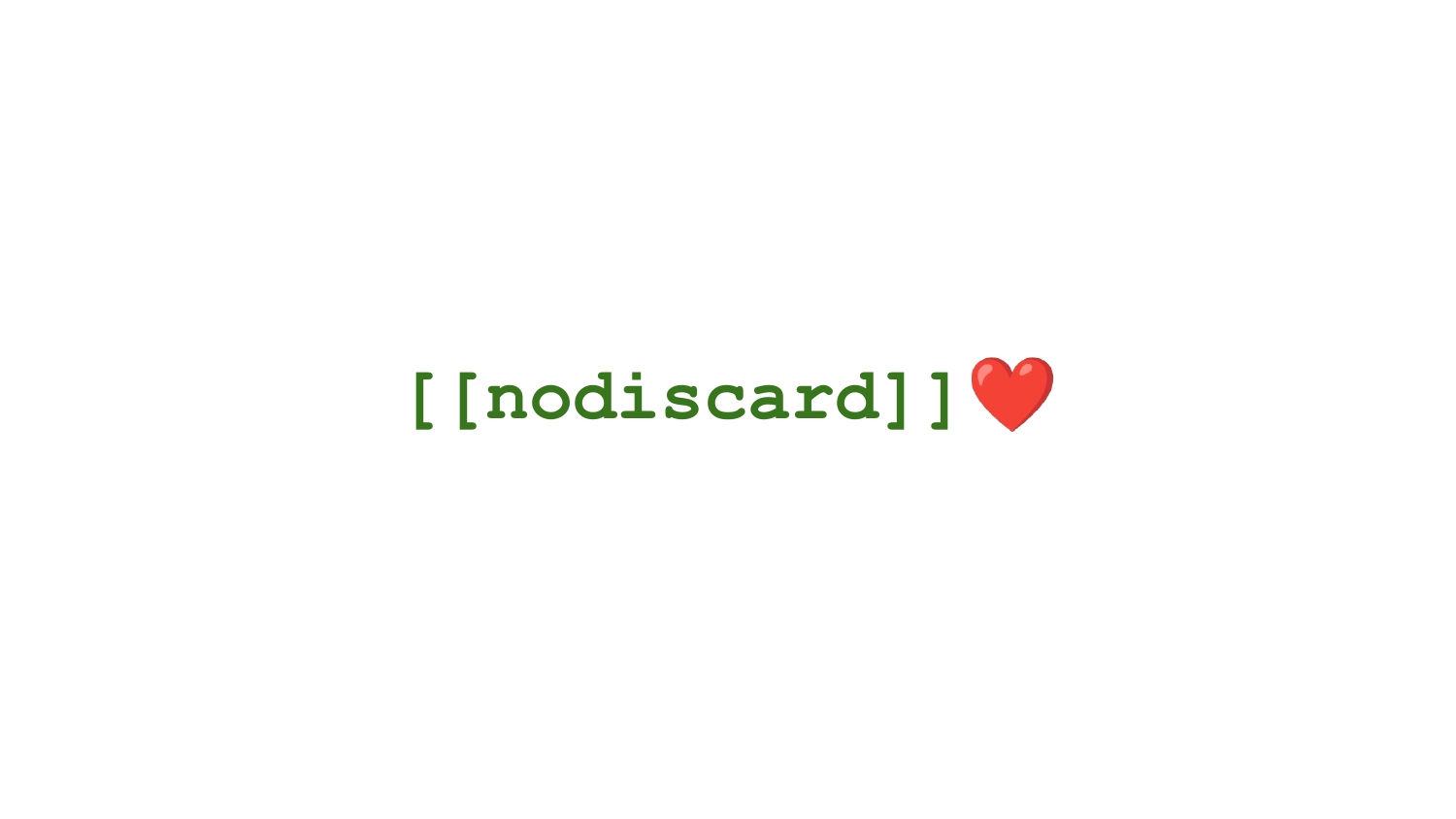

**MSVC** <https://github.com/microsoft/STL/issues/206> + marked over 3,000 functions

warning C4834: discarding return value of function with 'nodiscard' attribute

Compiler toolset upgrades can be a hassle and a blessing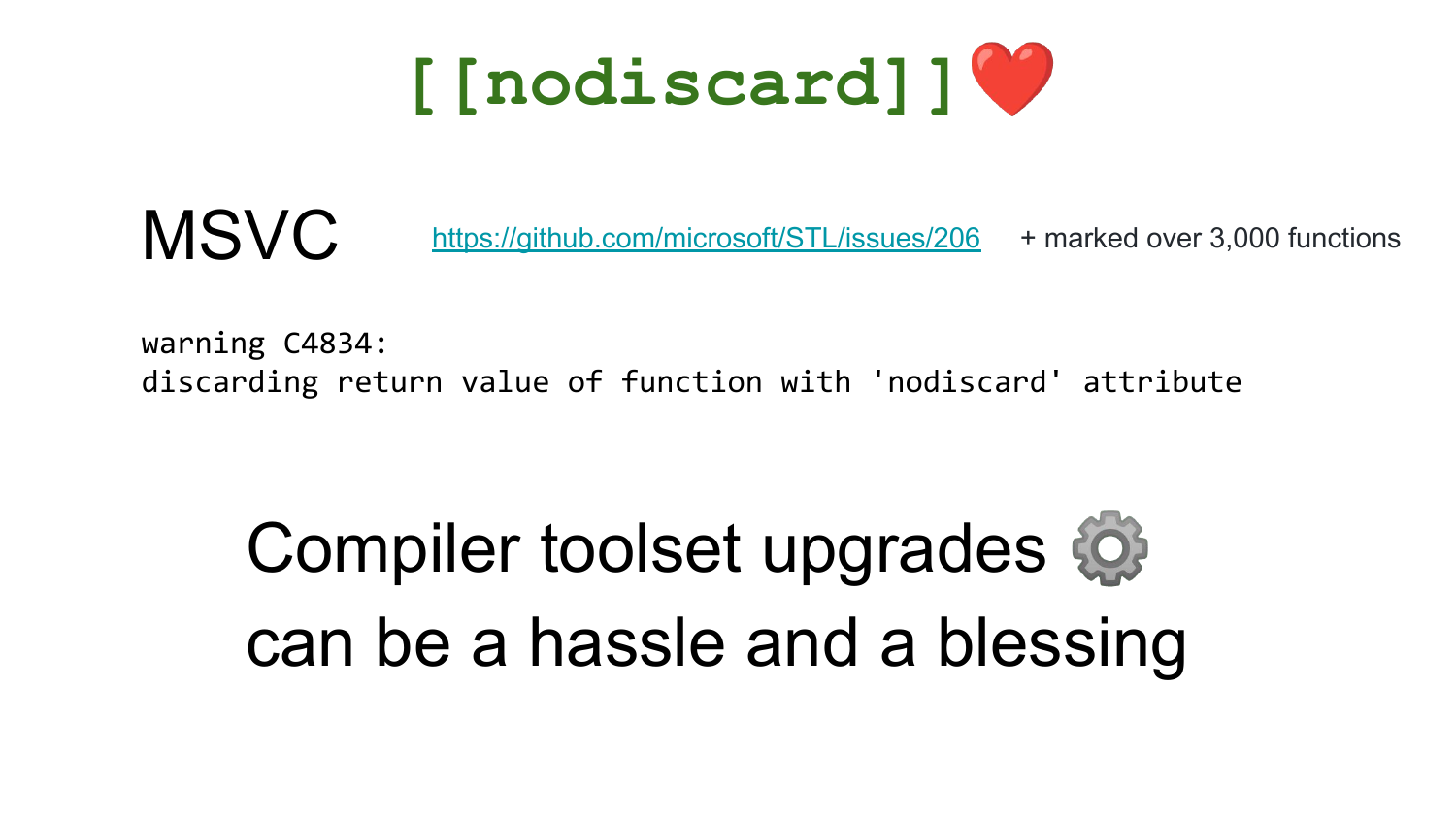

**MSVC** https://github.com/microsoft/STL/issues/206

warning C4834: discarding return value of function with 'nodiscard' attribute

Clang libc++







https://godbolt.org/z/odcrGf4rn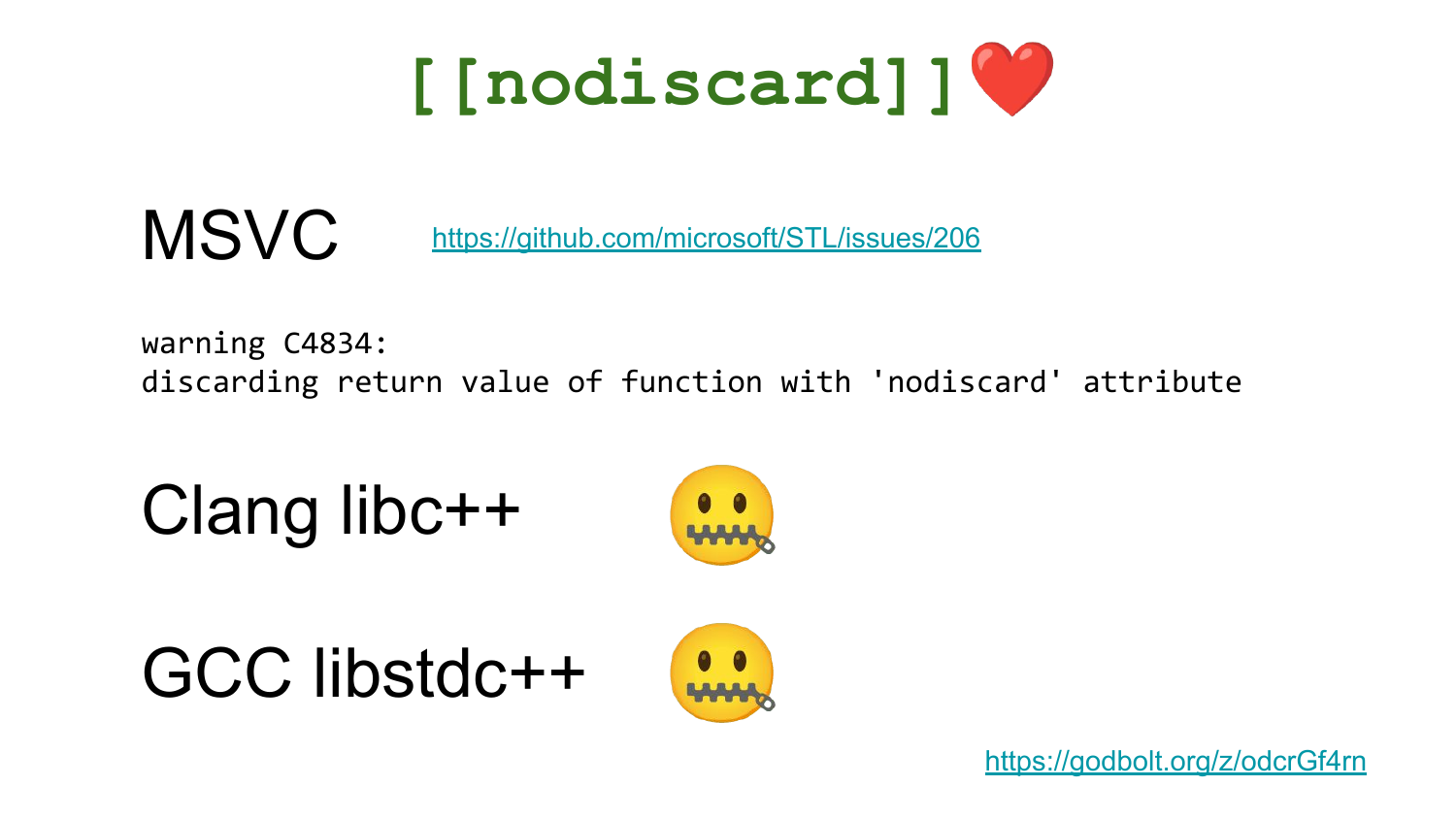#### **A simple task...**

#### *Remove elements matching a predicate.*

Given:

$$
std::vectorint > v = { 1, 2, 3, 4, 5, 6, 7 };
$$

How do we remove all **even** numbers ?

Write a quick **for()** loop ? (10x engineer)

Use **<algorithm>** ?  $\sqrt{}$  (galaxy brain)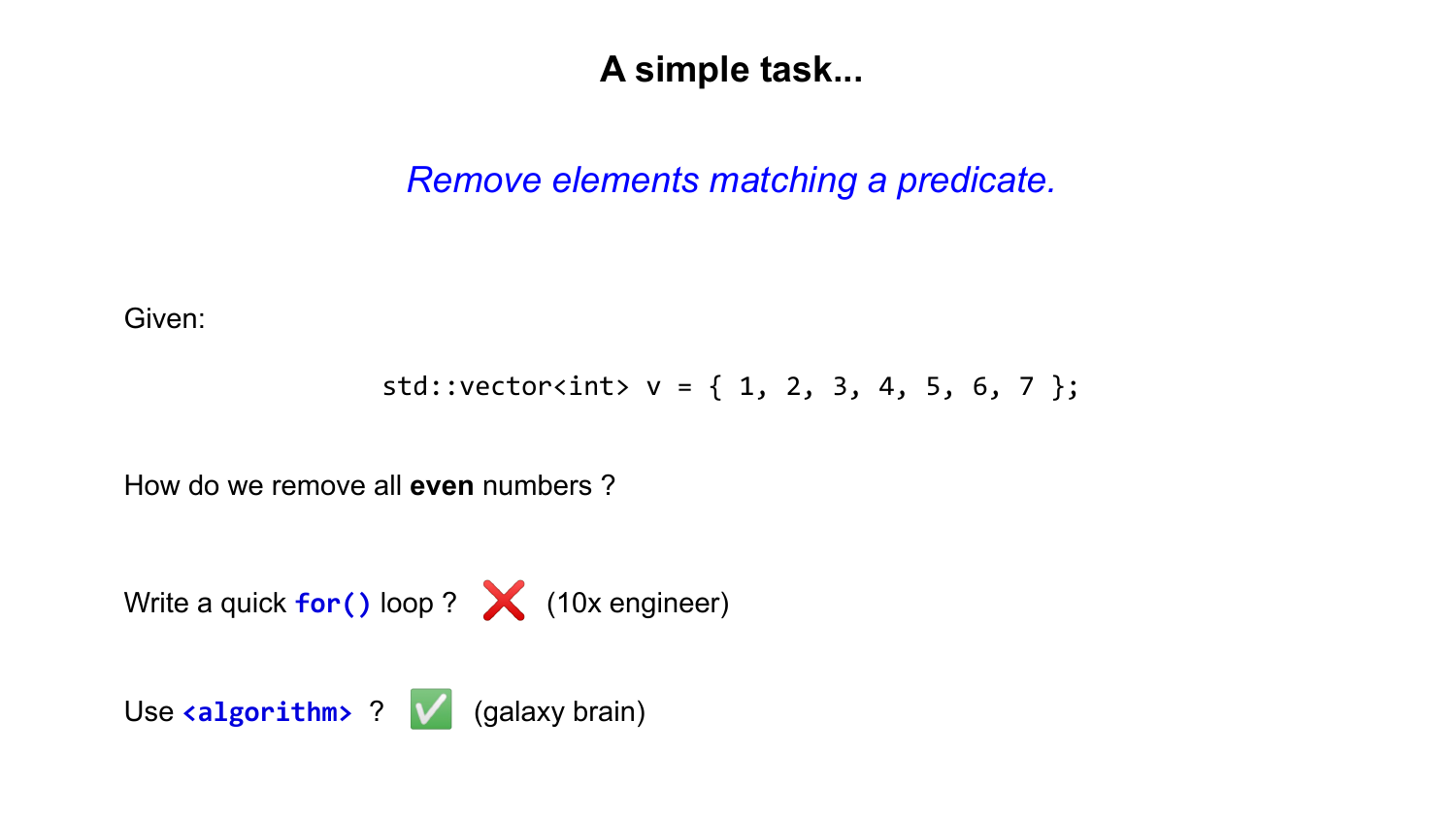<https://en.cppreference.com/w/cpp/algorithm/remove>

template< class ForwardIt, class UnaryPredicate > ForwardIt std::remove if(ForwardIt first, ForwardIt last, UnaryPredicate p);



warning C4834: discarding return value of function with 'nodiscard' attribute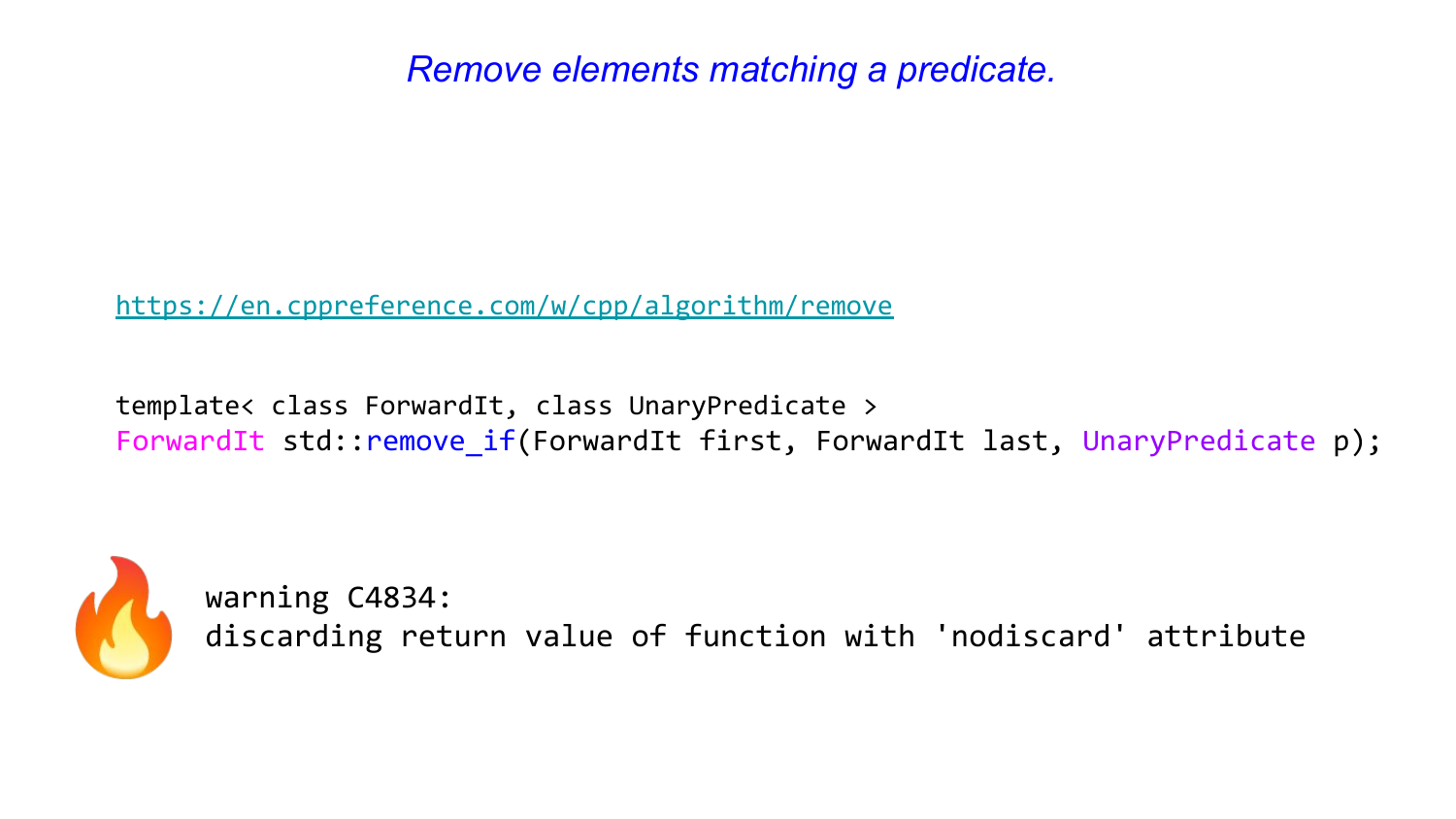<https://en.cppreference.com/w/cpp/algorithm/remove>

template< class ForwardIt, class UnaryPredicate > ForwardIt std::remove if(ForwardIt first, ForwardIt last, UnaryPredicate p);



Where are your unit tests<sup>\*</sup>, buddy ?

And why were they passing ?

\* subject for another presentation :)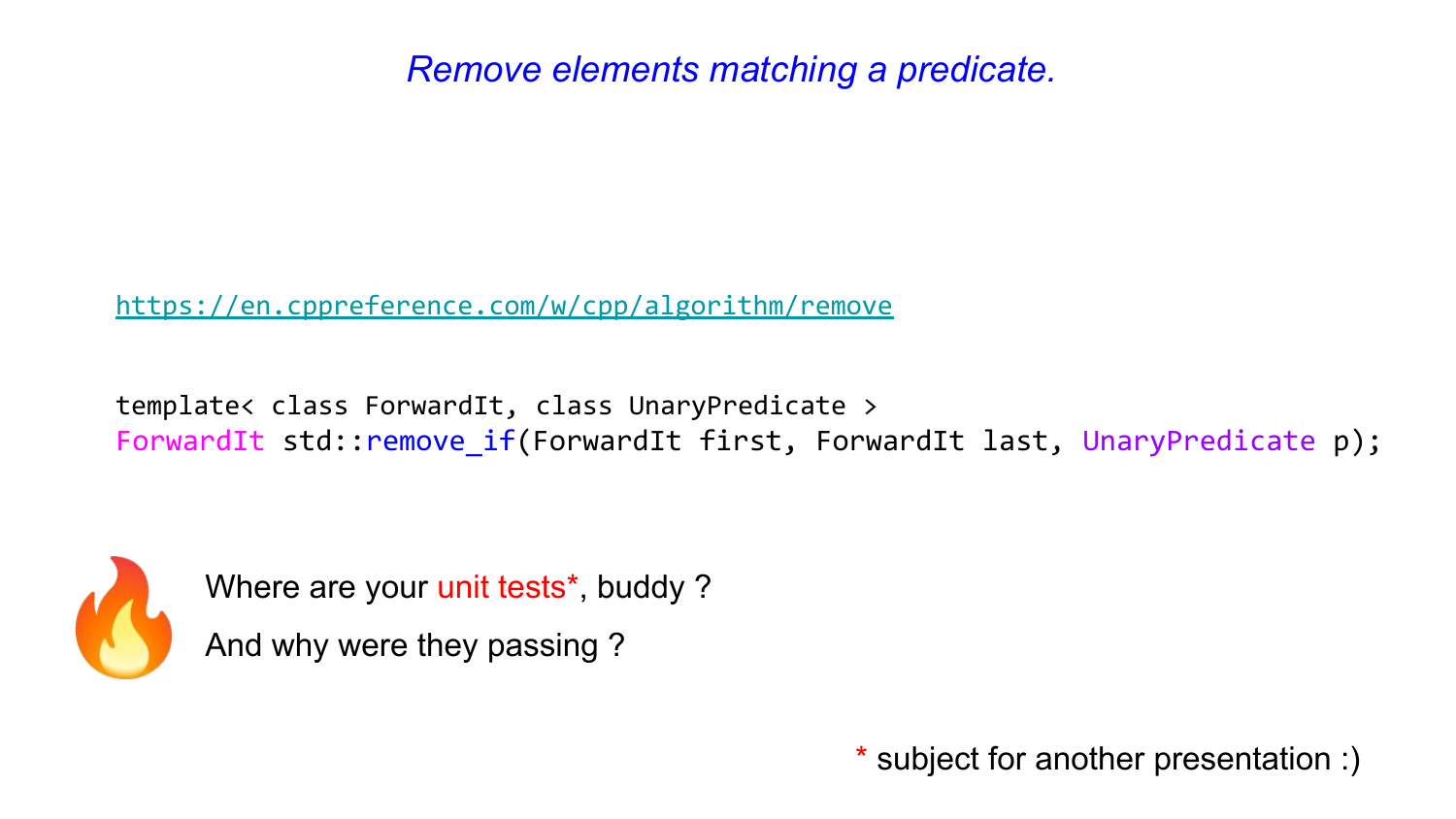<https://en.cppreference.com/w/cpp/container/vector/erase>

iterator vector:: erase(const\_iterator pos);

iterator vector::erase(const\_iterator first, const\_iterator last);

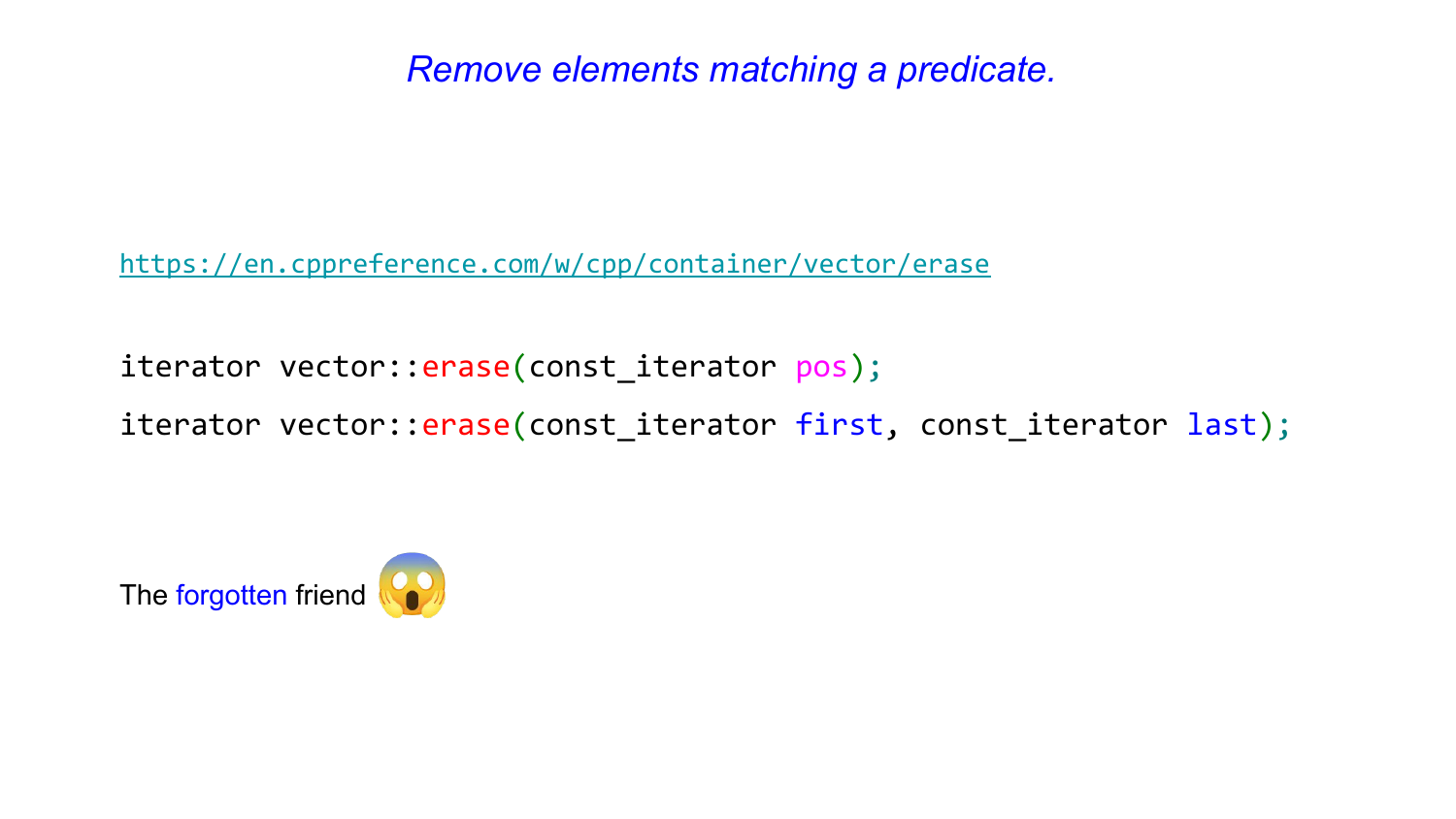<https://en.cppreference.com/w/cpp/algorithm/remove>

template< class ForwardIt, class UnaryPredicate > ForwardIt std::remove if(ForwardIt first, ForwardIt last, UnaryPredicate p);

- moves elements around, based on the given predicate
- returns past-the-end iterator for the new range of values:



does not change the **size** of the container!!!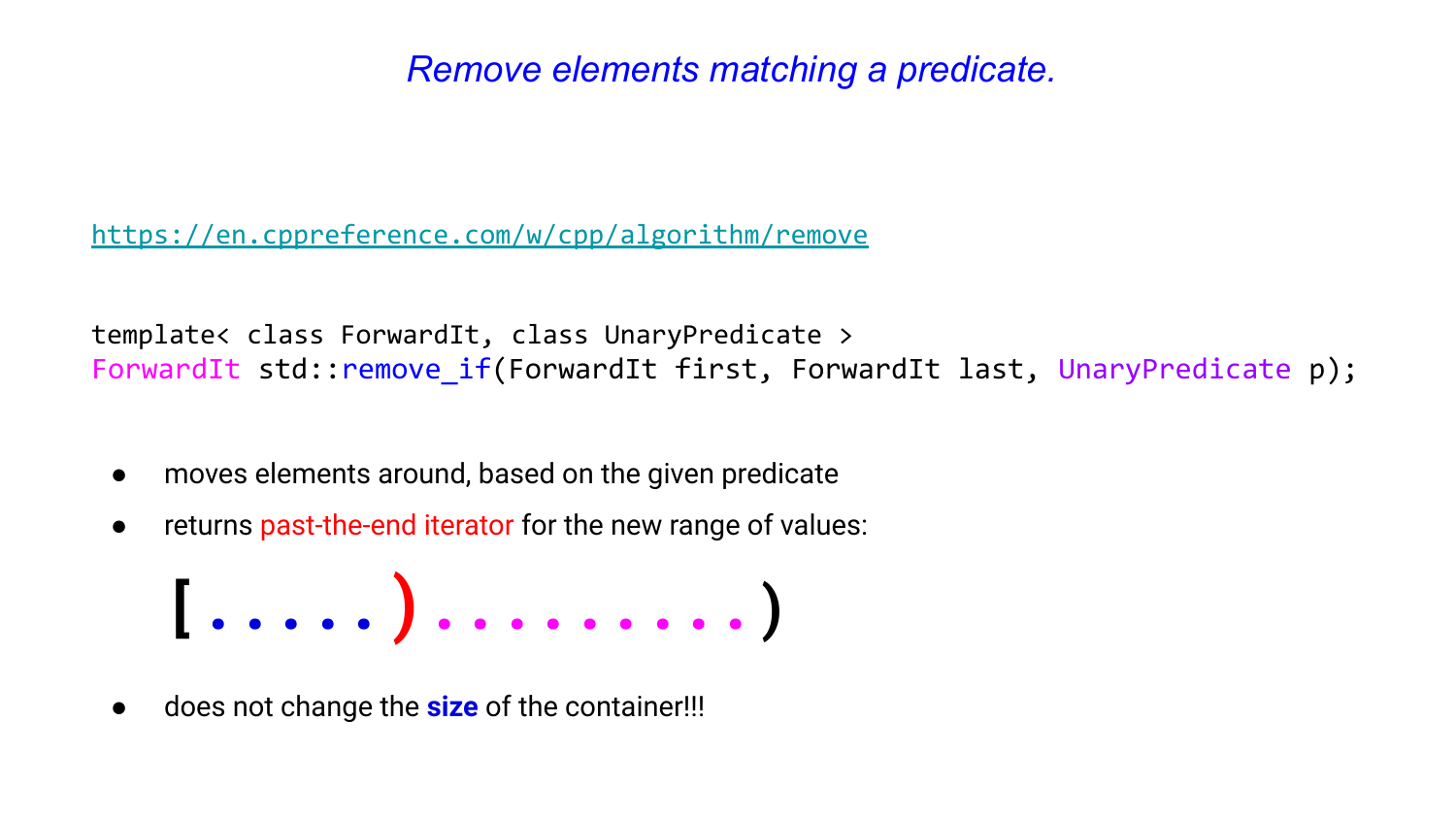#### **Remove IF Algorithm**

```
std::vector<sub>></sub>int> v = { 1, 2, 3, 4, 5, 6, 7 };
```

```
auto pos = std::\mathsf{remove} if(v.begin(), v.end(),
                             [ ] (int i) { return (i & 1) == 0; };
```
 $Q$ : How do you think this works ?

#### A:

"remove\_if() moves all the elements you want to remove to the **end** of the vector, then the erase() gets rid of them."

**v = { 1, 3, 5, 7, 2, 4, 6 } WRONG !**

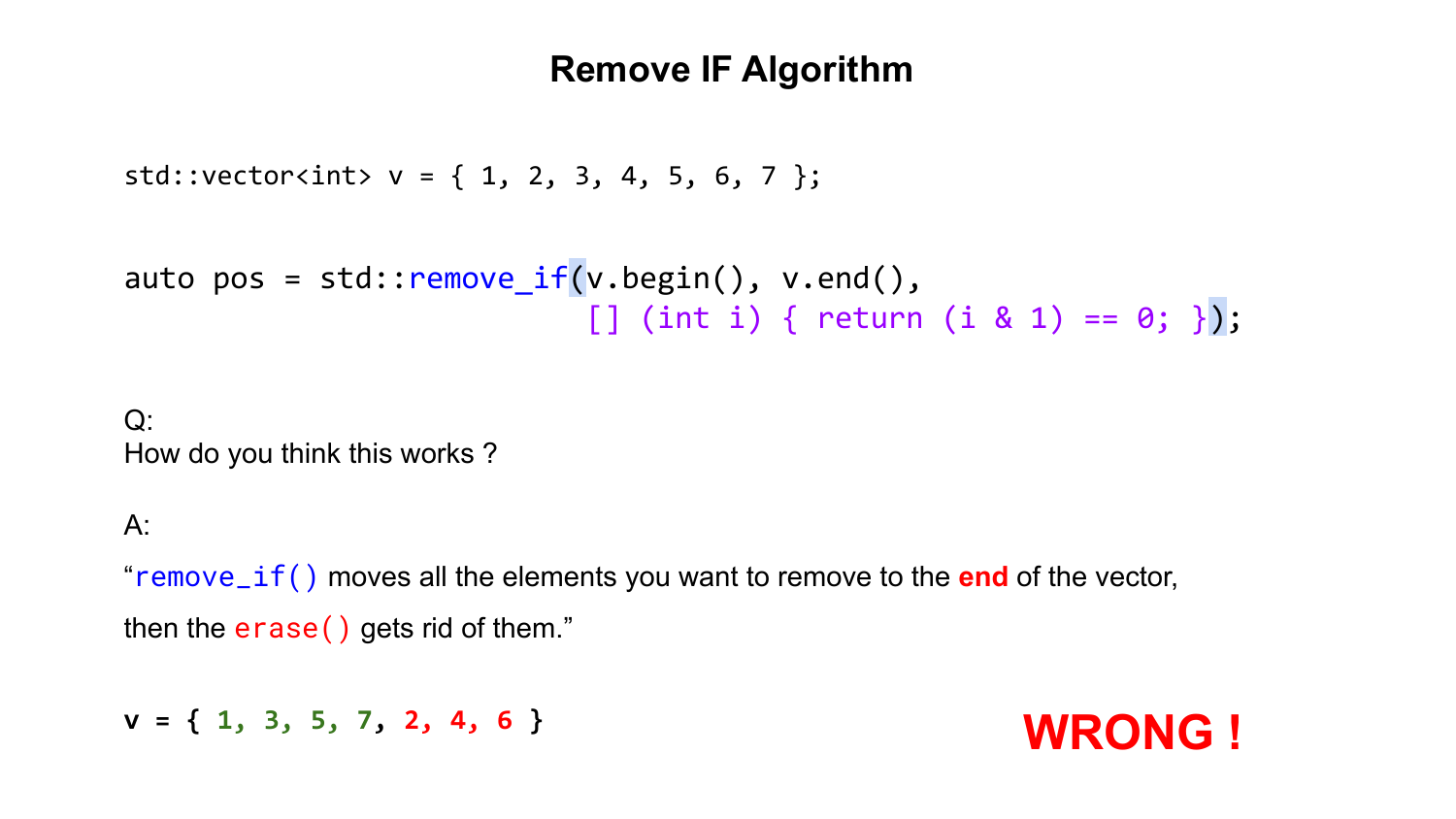#### **Remove IF Algorithm**

```
std::vector<sub>></sub>int> v = { 1, 2, 3, 4, 5, 6, 7 };
```

```
auto pos = std::\mathsf{remove} if(v.begin(), v.end(),
                             [ ] (int i) { return (i & 1) == 0; };
```
This **isn't** what std:: remove if() does !!!

If it did that – which is *more work* than it needs – it would in fact be std::**partition()**

What std::remove  $if()$  does is move the elements that **won't** be removed to the beginning. The algorithm cares only about the elements we want to **keep**.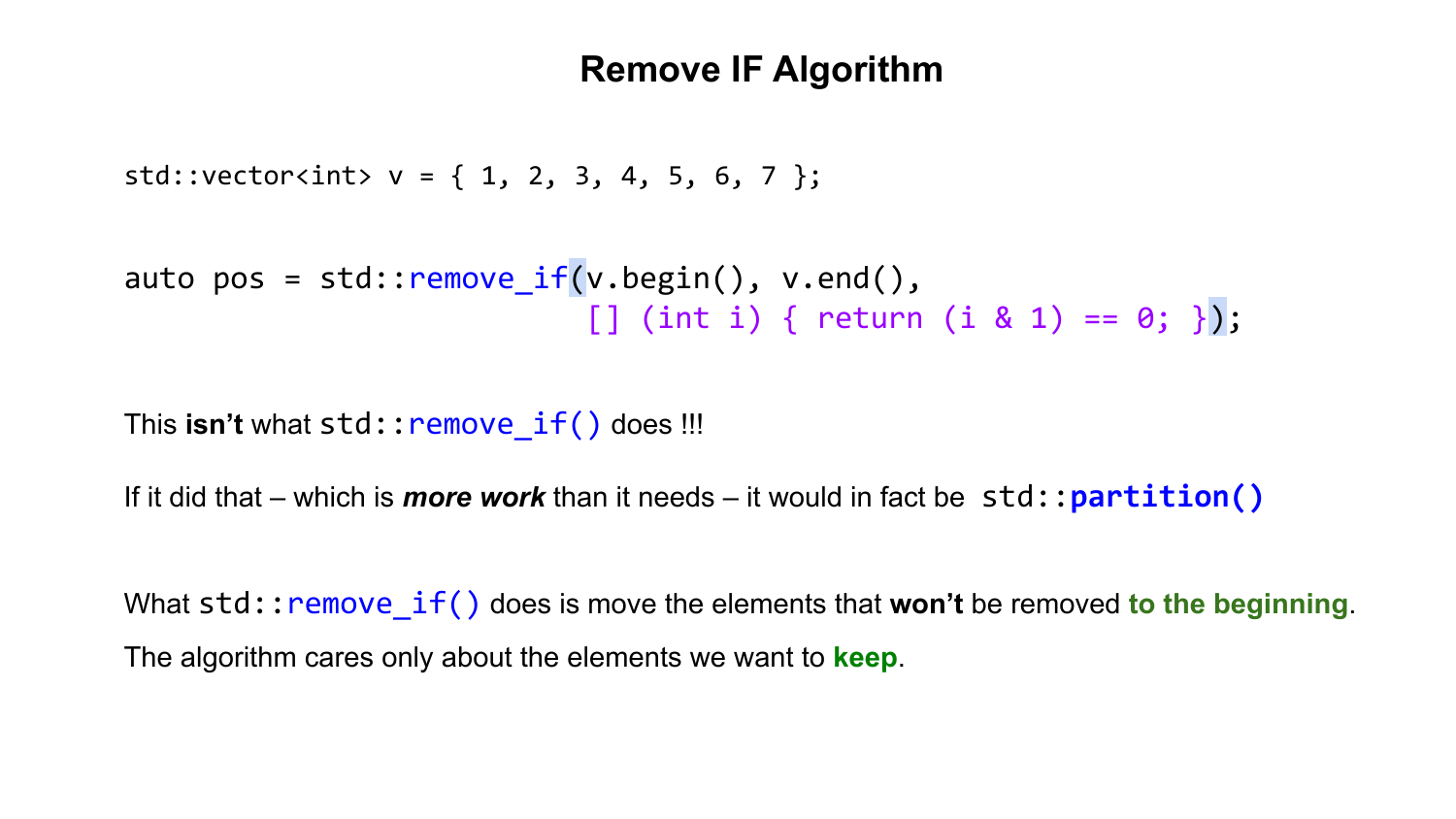#### **Remove IF Algorithm**

```
std::vector<sub>></sub>int> v = { 1, 2, 3, 4, 5, 6, 7 };
```

```
auto pos = std::remove if(v.begin(), v.end(),[ ] (int i) { return (i & 1) == 0; }
```
What about the elements at the **end** of the vector ?

#### **GARBAGE !**

They get *overwritten* in the process of std:: **remove()** algorithm.

```
v = { 1, 3, 5, 7, 5, 6, 7 }
                   where the iterator returned by remove_if() points
```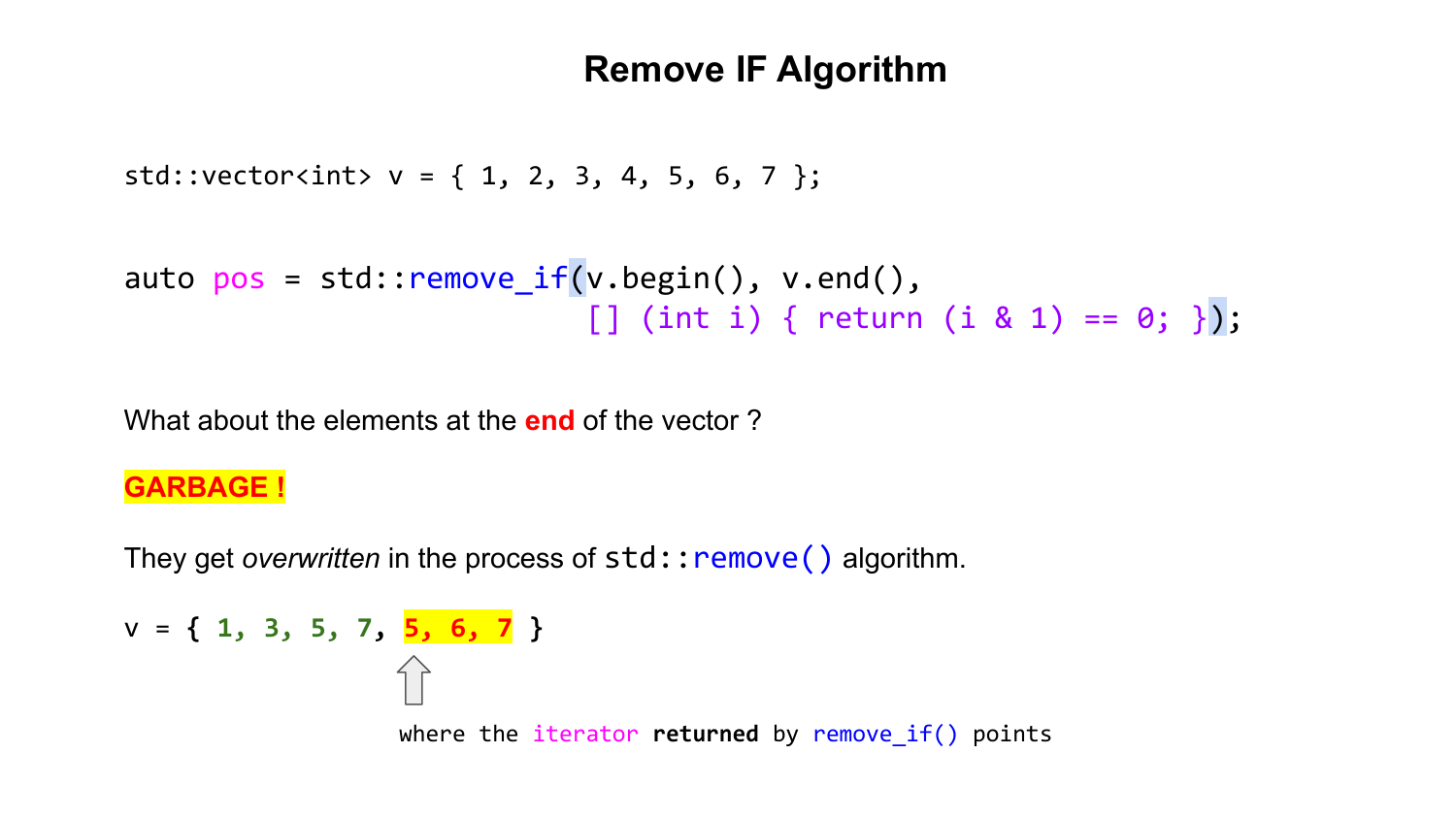```
std::vector<sub>></sub>int> v = { 1, 2, 3, 4, 5, 6, 7 };
```

$$
\begin{array}{ll}\n\text{v}.\text{erase}(\text{ std::remove_if(v.begin(), v.end(), \\ \text{[] (int i) { return (i & 1) == 0; }}), \\
\text{v.end() } \text{)};\n\end{array}
$$

Erase the (garbage) elements at the **end** of the vector ?

Before erase() is called: v = **{ 1, 3, 5, 7, 5, 6, 7 }** イト where the iterator **returned** by remove\_if() pointsAfter erase() is called: v = **{ 1, 3, 5, 7 }**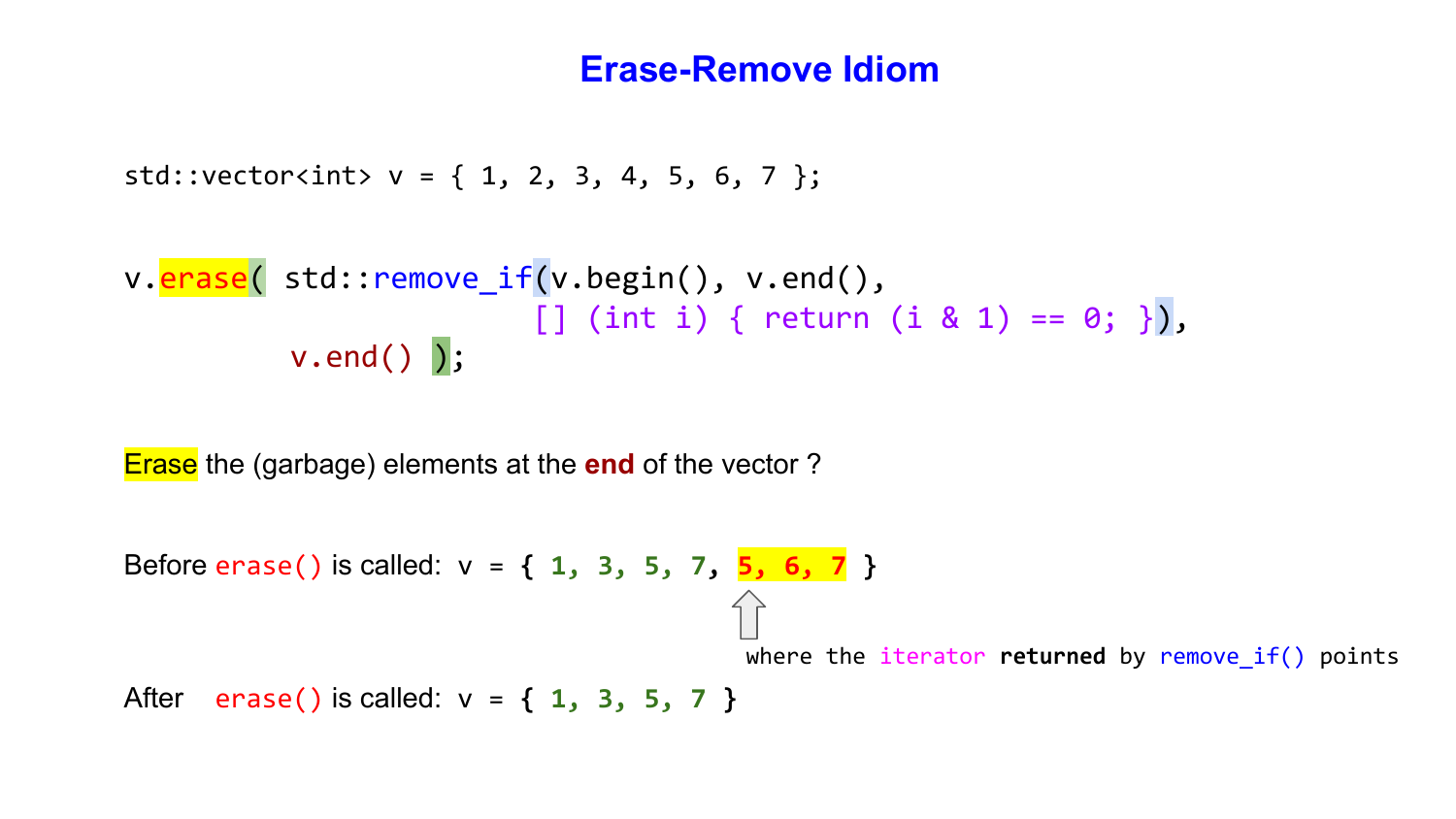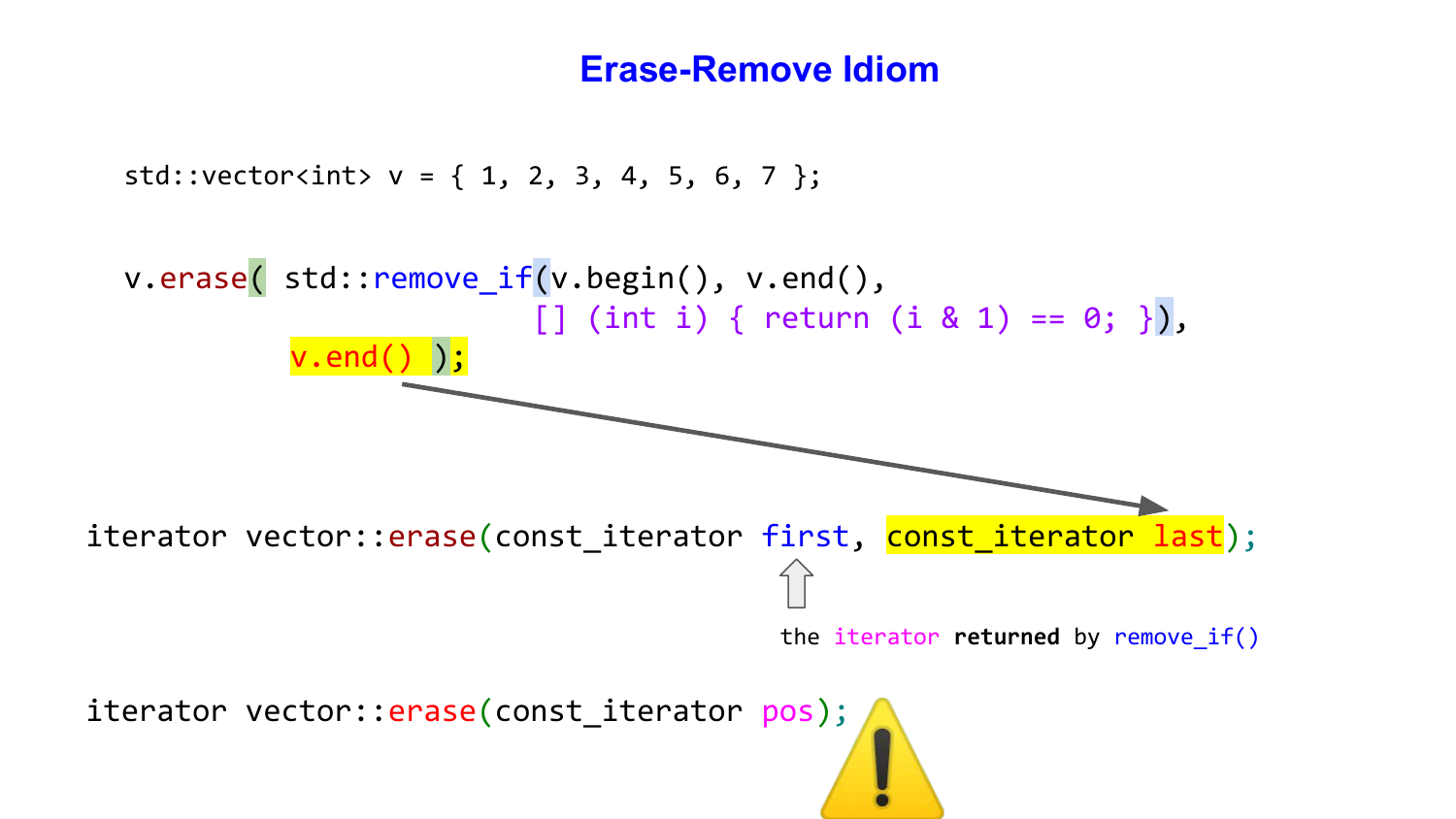```
std::vector<sub>></sub>int> v = { 1, 2, 3, 4, 5, 6, 7 };
```

$$
\text{v.erase( std::remove_if(v.begin(), v.end(), v.end(), \text{ [} (int i) { return (i & 1) == 0; }),
$$
\n
$$
\text{v.end() };
$$

A very forgettable **end()** that will *silently* select the wrong erase() overload:

```
iterator vector:: erase(const_iterator pos);
```


This will erase just a single element from the vector - **Oops!** not what we intended :(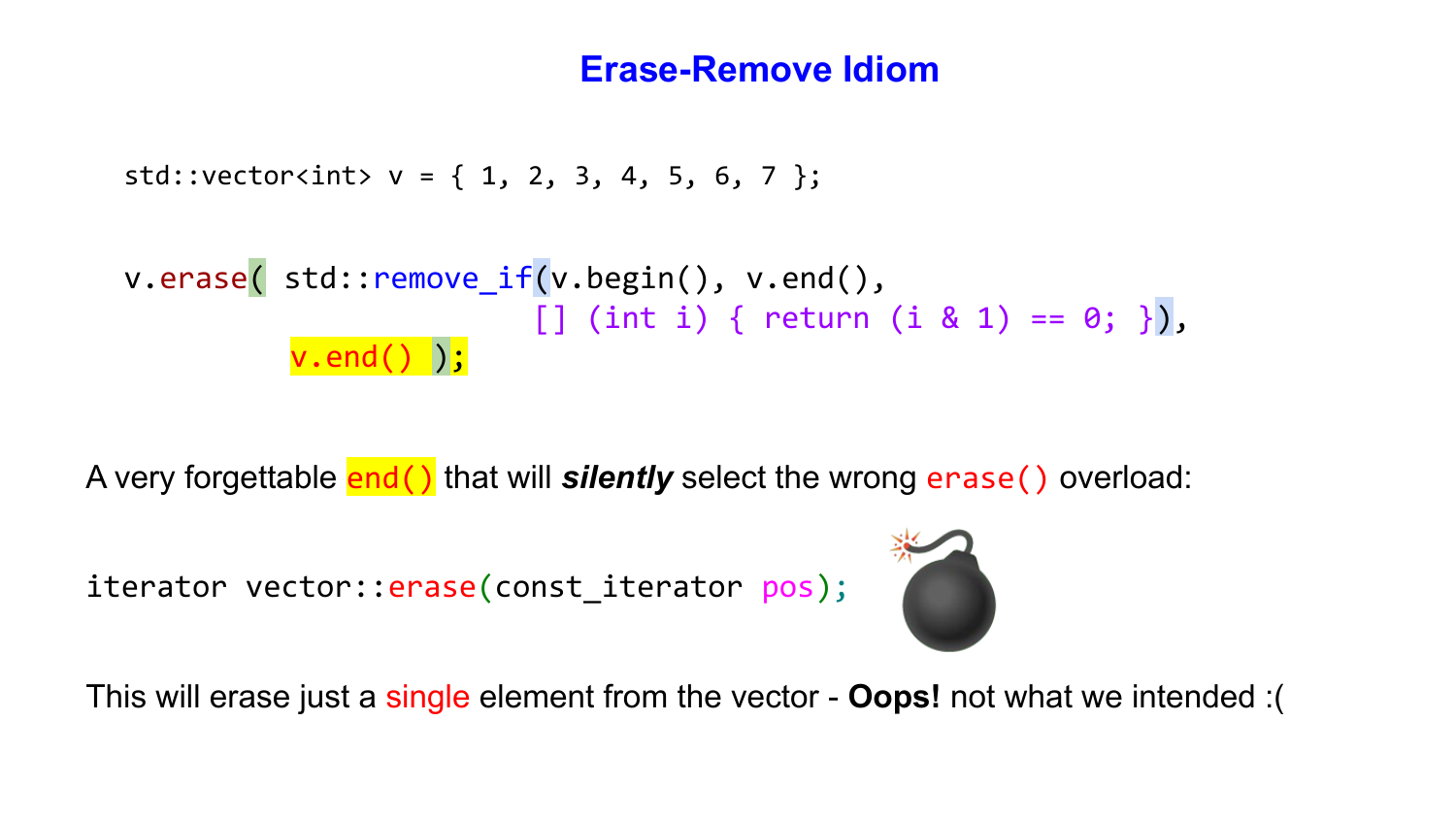```
std::vector<sub>></sub>int> v = { 1, 2, 3, 4, 5, 6, 7 };v.erase( std::remove_if(v.begin(), v.end(),
[\,] (int i) { return (i & 1) == 0; }) );
```
A very forgettable end() that will *silently* select the wrong erase() overload:

```
iterator vector:: erase(const iterator pos);
```
This will erase just a single element from the vector - **Oops!** not what we intended :(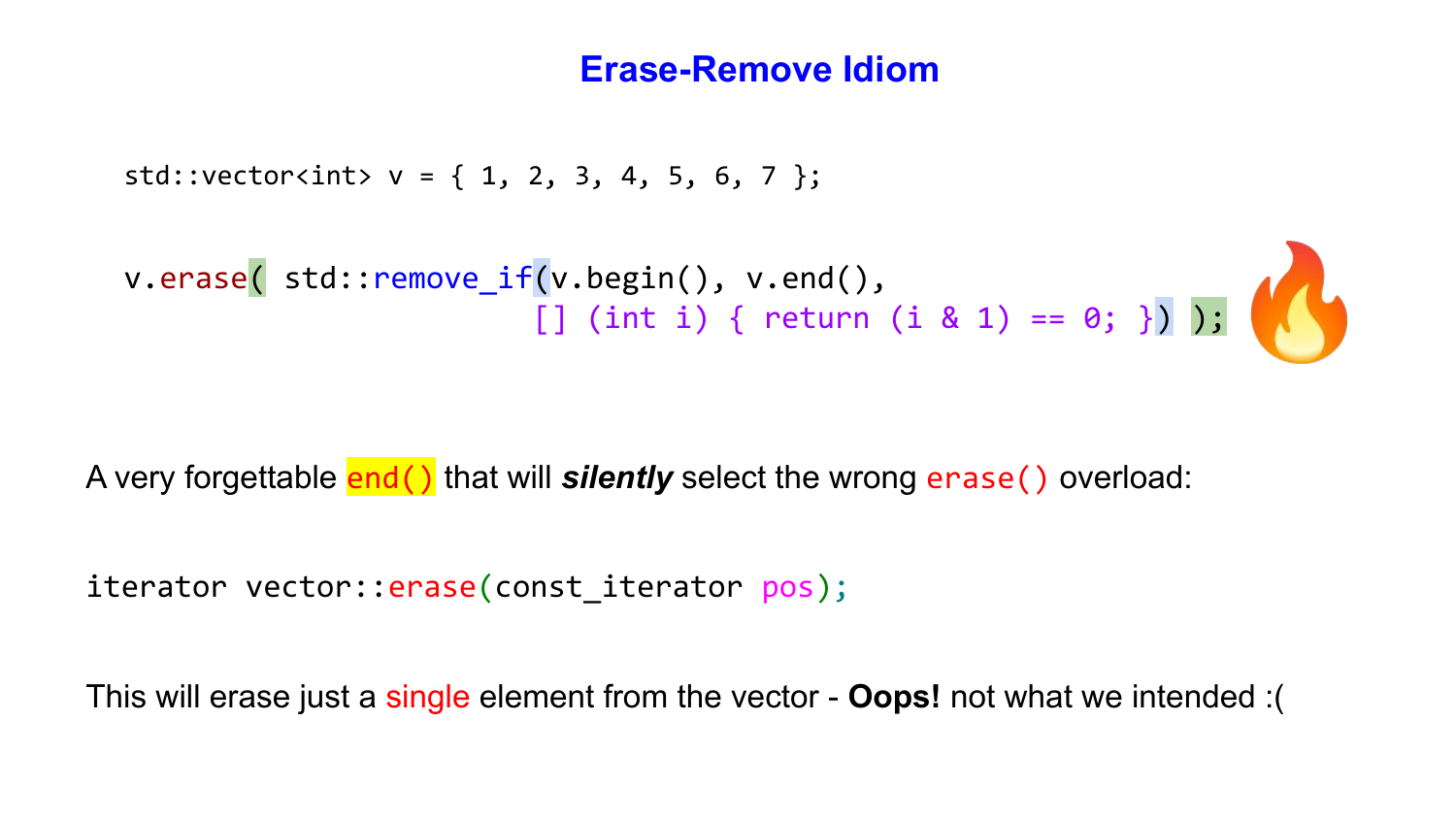#### **Erase-Remove-End Idiom**

```
std::vector<sub>></sub>int> v = { 1, 2, 3, 4, 5, 6, 7 };
```

$$
\text{v.erase( std::remove_if(v.begin(), v.end(), v.end(), \text{ [} j (int i) { return (i & 1) == 0; }),
$$
\n
$$
\text{v.end() });
$$

That's a mouthful… and we're not very good with idioms/acronyms in C++

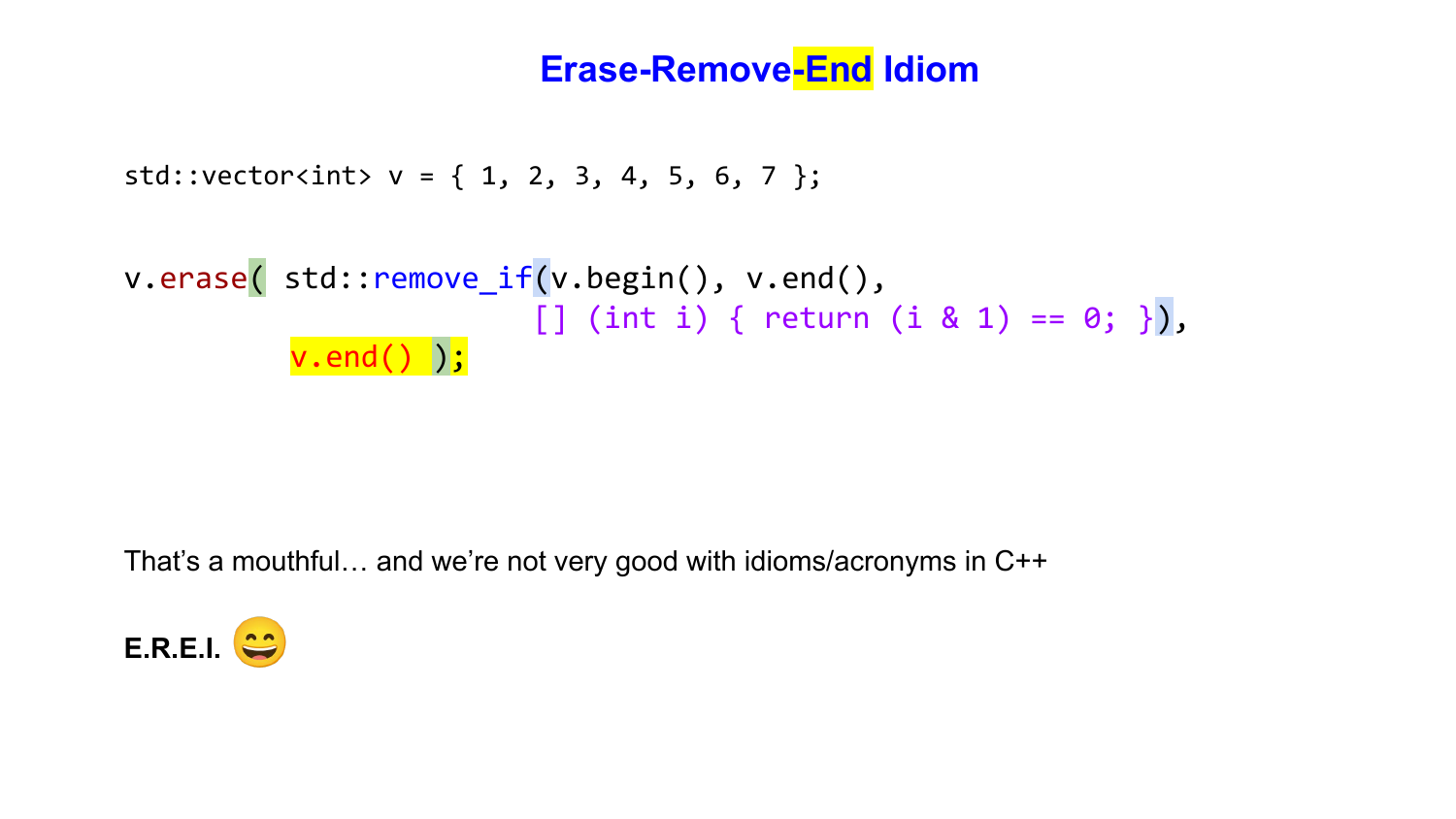#### **Erase IF**

## **C++20**

**All-in-one** C++20 solution:

<https://en.cppreference.com/w/cpp/container/vector/erase2> <https://en.cppreference.com/w/cpp/container/list/erase2>

template< class T, class Alloc, class Pred > constexpr typename [std::vector](http://en.cppreference.com/w/cpp/container/vector)<T,Alloc>::size\_type **erase\_if**[\(std::vector<](http://en.cppreference.com/w/cpp/container/vector)T,Alloc> & c, Pred pred);

```
template< class T, class Alloc, class Pred >
typename std::list<T,Alloc>::size_type
    erase_if(std::list<T,Alloc> & c, Pred pred);
```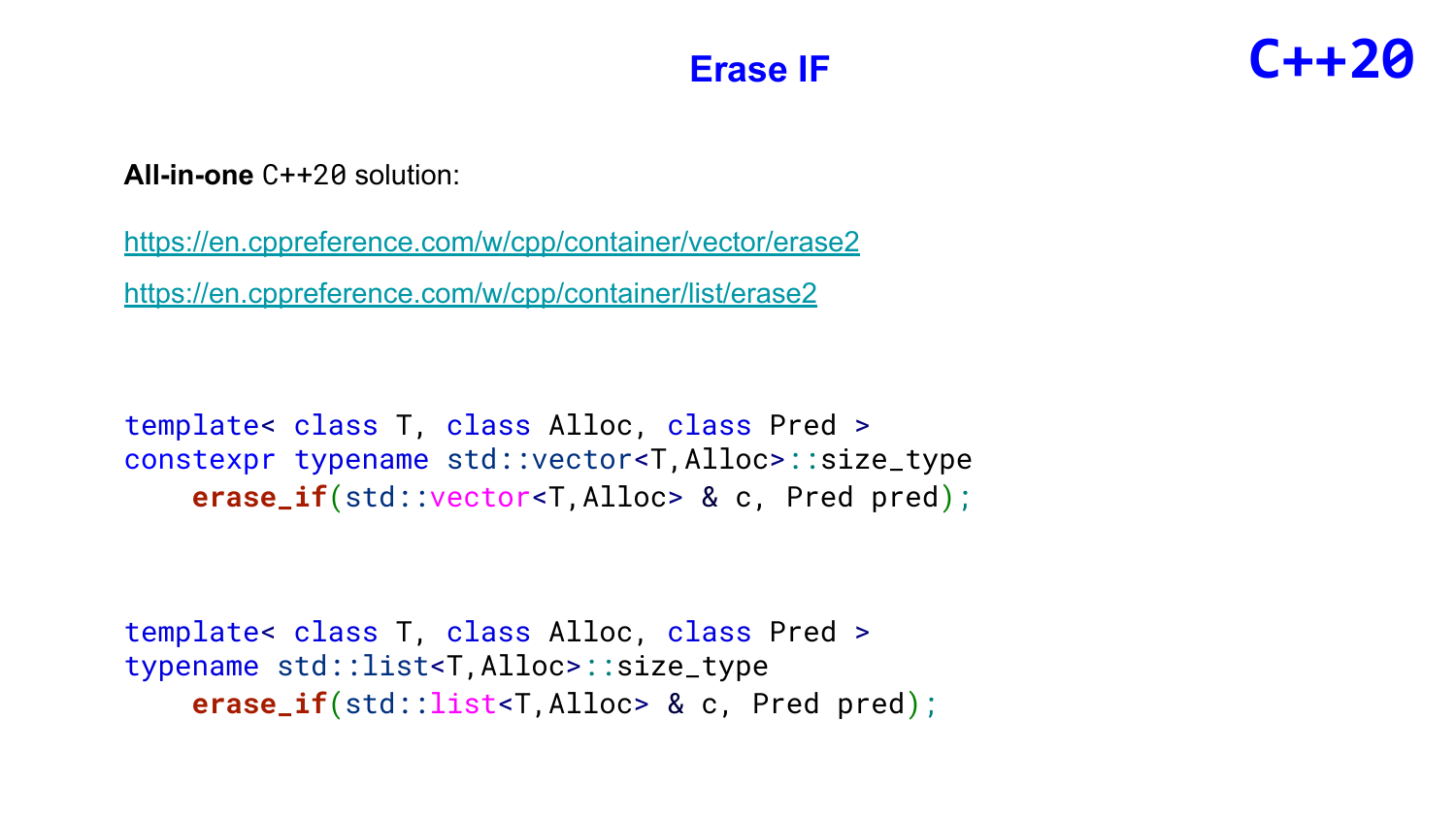#### **Erase IF**

## **C++20**

#### **All-in-one** C++20 solution:

<https://en.cppreference.com/w/cpp/container/vector/erase2> <https://en.cppreference.com/w/cpp/container/list/erase2>

std::vector<int>  $v = \{ 1, 2, 3, 4, 5, 6, 7 \};$ 

```
std::erase_if(v, [] (int i) { return (i & 1) == 0; });
```


The equivalent of doing the Erase-Remove Idiom, but shorter & safer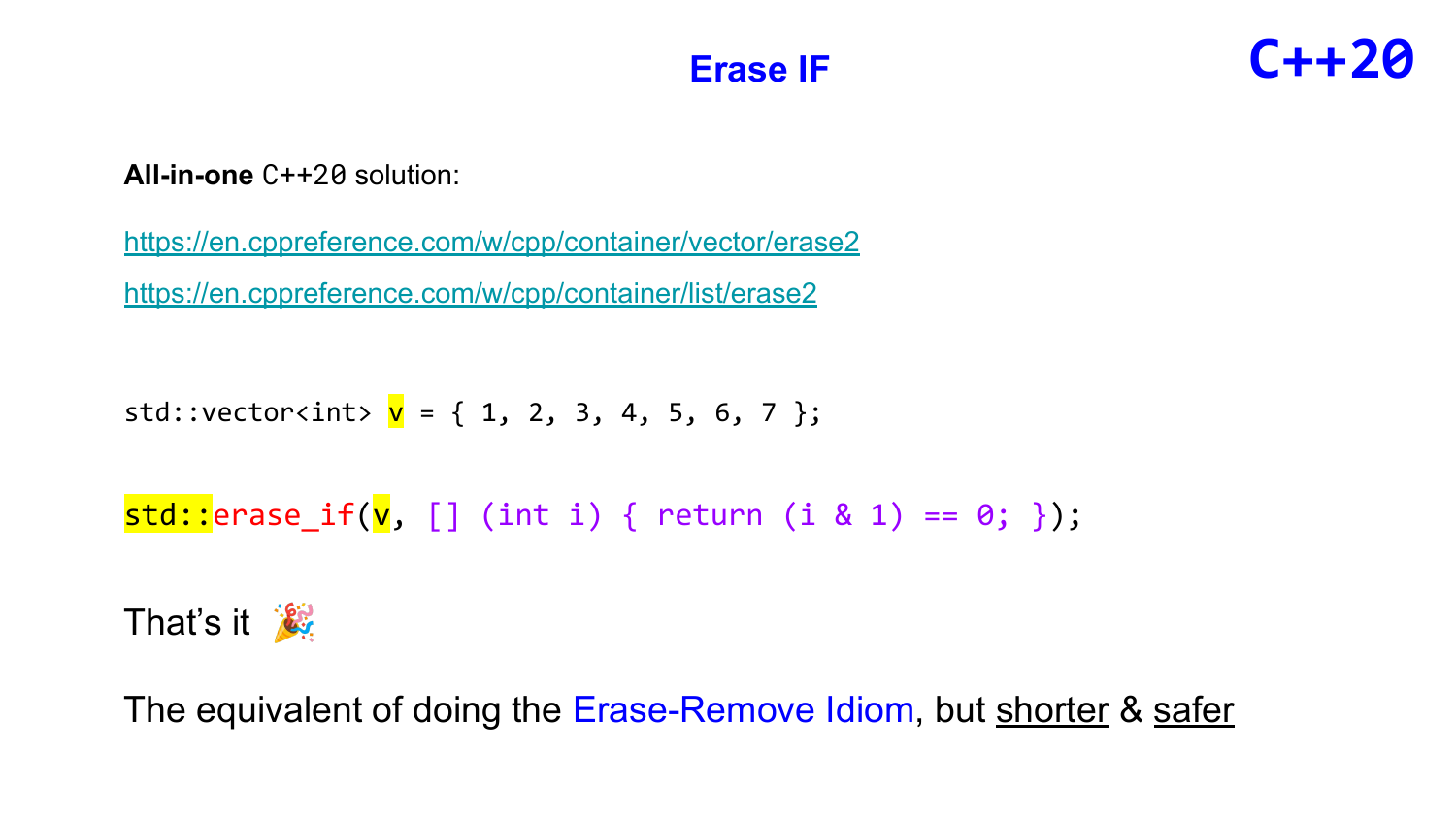### Let's remove this Erase-Remove Idiom, for good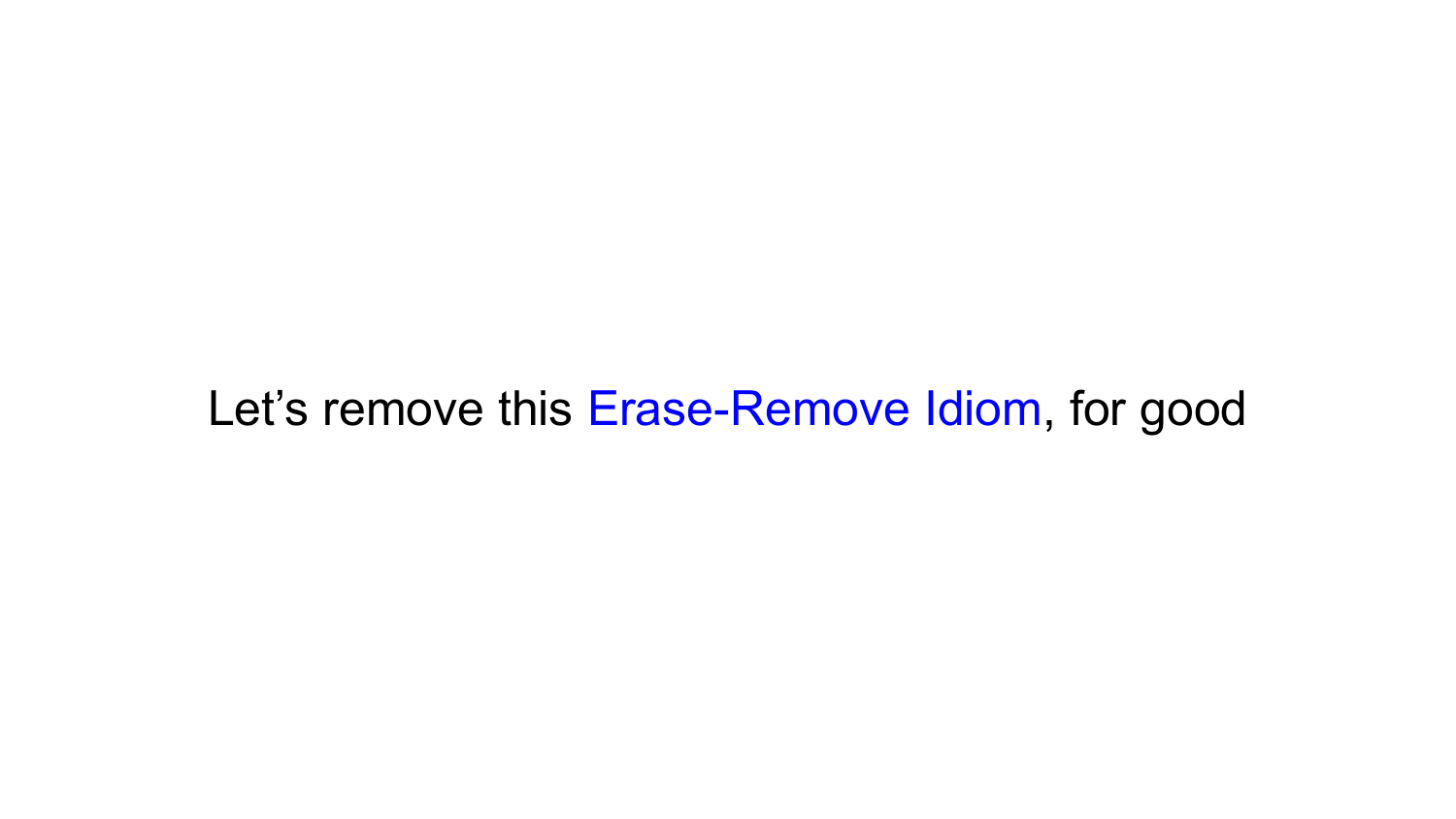v.end()